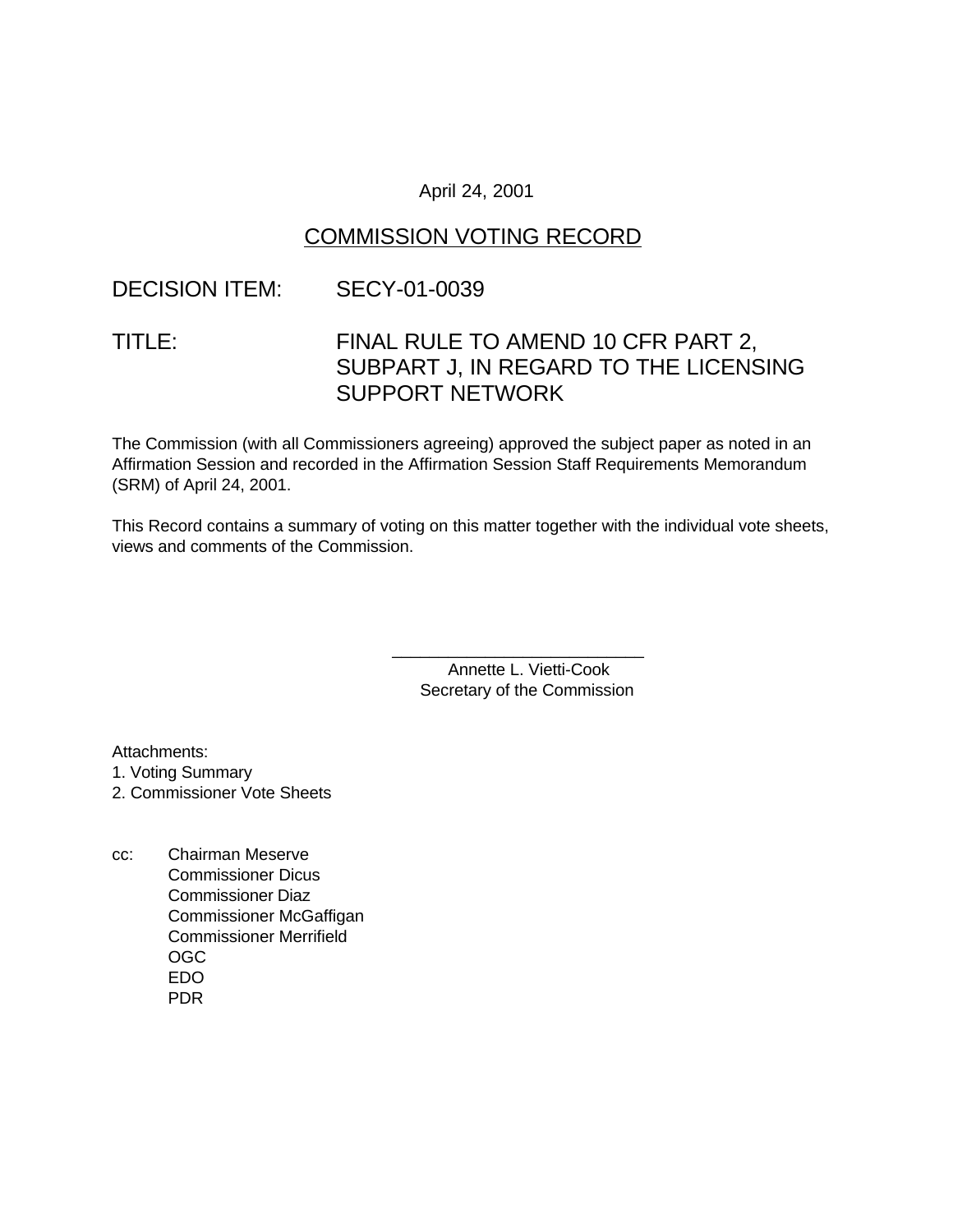# VOTING SUMMARY - SECY-01-0039

# RECORDED VOTES

|                    | APRVD DISAPRVD ABSTAIN PARTICIP COMMENTS | <b>NOT</b><br>DATE |         |
|--------------------|------------------------------------------|--------------------|---------|
| CHRM. MESERVE      | X                                        | X.                 | 3/16/01 |
| <b>COMR. DICUS</b> | X                                        | X                  | 4/2/01  |
| COMR. DIAZ         | X                                        |                    | 3/16/01 |
| COMR. McGAFFIGAN X |                                          | X.                 | 3/30/01 |
| COMR. MERRIFIELD X |                                          | X                  | 4/2/01  |

## COMMENT RESOLUTION

In their vote sheets, all Commissioners approved the staff's recommendation and some provided additional comments. Subsequently, the comments of the Commission were affirmed the final rule as reflected in the Affirmation Session SRM issued on April 24, 2001.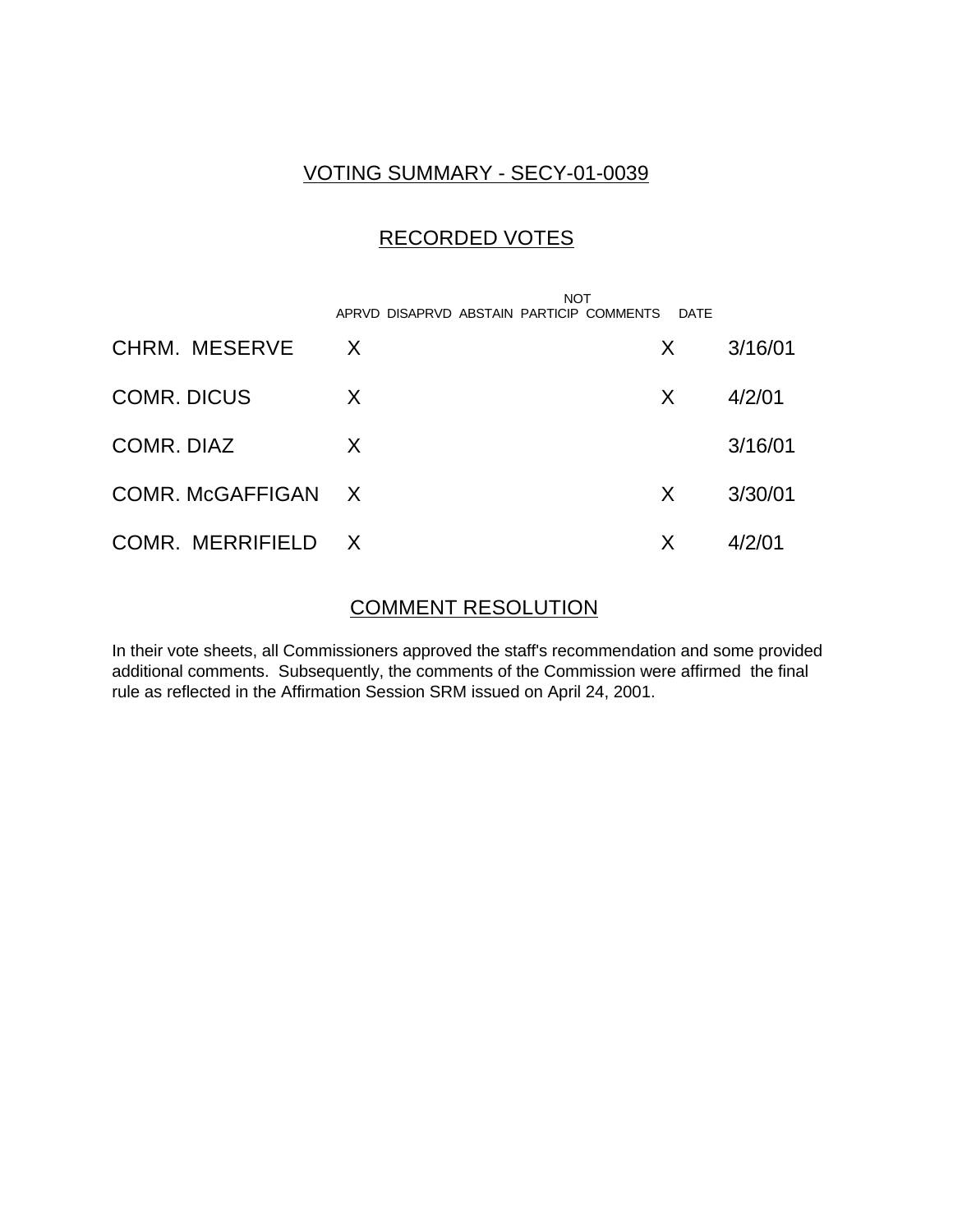#### **Commissioner Comments on SECY-01-0039**

#### Chairman Meserve

I approve the final rule to amend 10 CFR Part 2, Subpart J, with the attached minor edits to the draft Federal Register notice. I commend OGC, the ASLBP, and the LSN Administrator for resolving the issue of the timing of initial compliance with the LSN rule.

SECY-01-0039 identifies a compatibility issue associated with the adjudicatory docket and ADAMs concerning single-image and multi-image TIFF images. OGC should keep the Commission informed of the resolution of this and of any other serious compatibility issues that may emerge.

I also certify that the rule, if promulgated, will not have a significant impact on a substantial number of small entities.

#### Commissioner Dicus

I commend the staff for doing an admirable job of making a highly technical, jargon rich, subject matter relatively understandable for the public. I approve the final rule, subject to one change. NEI, DOE, and the State of Nevada have all agreed that 6 months is an adequate time period for review of DOE documents prior to DOE submittal of a repository application. I believe we should accept the proposed timeframe on which all three of these commenters seen to agree. My approval, therefore, is contingent on changing the final rule to reflect that DOE certification related to document availability must occur 6 months prior to submittal of a repository application.

#### Commissioner McGaffigan

I vote to approve publication of the Federal Register notice subject to the attached specific marked-up edits and subject to the final rule containing the requirement that DOE certify that it has made all its documents available at least 6 months before "submitting" (i.e. tendering) the application. I agree with the DOE, State of Nevada, and NEI comments that six months before DOE submits its license application appears to be an adequate amount of time for advance availability of DOE documents.

In order to clarify the Commission's statement in this notice regarding NRC's interpretation of the word "submission" in section 114(d) of the Nuclear Waste Policy Amendments Act, OGC should add a footnote in the location indicated in the attached mark-up of page 2 of the FRN explaining the Commission's interpretation and contrasting that usage with the other references in the FRN and the rule to the date DOE "submits" (i.e. "tenders) the license application in compliance with its NWPA requirement under § 114(b). The attached mark-up attempts to remove the word "submission," where possible, to avoid confusion, but OGC should review the usage of the words "submission" and "submits" in the Statement of Considerations and in the final rule language, to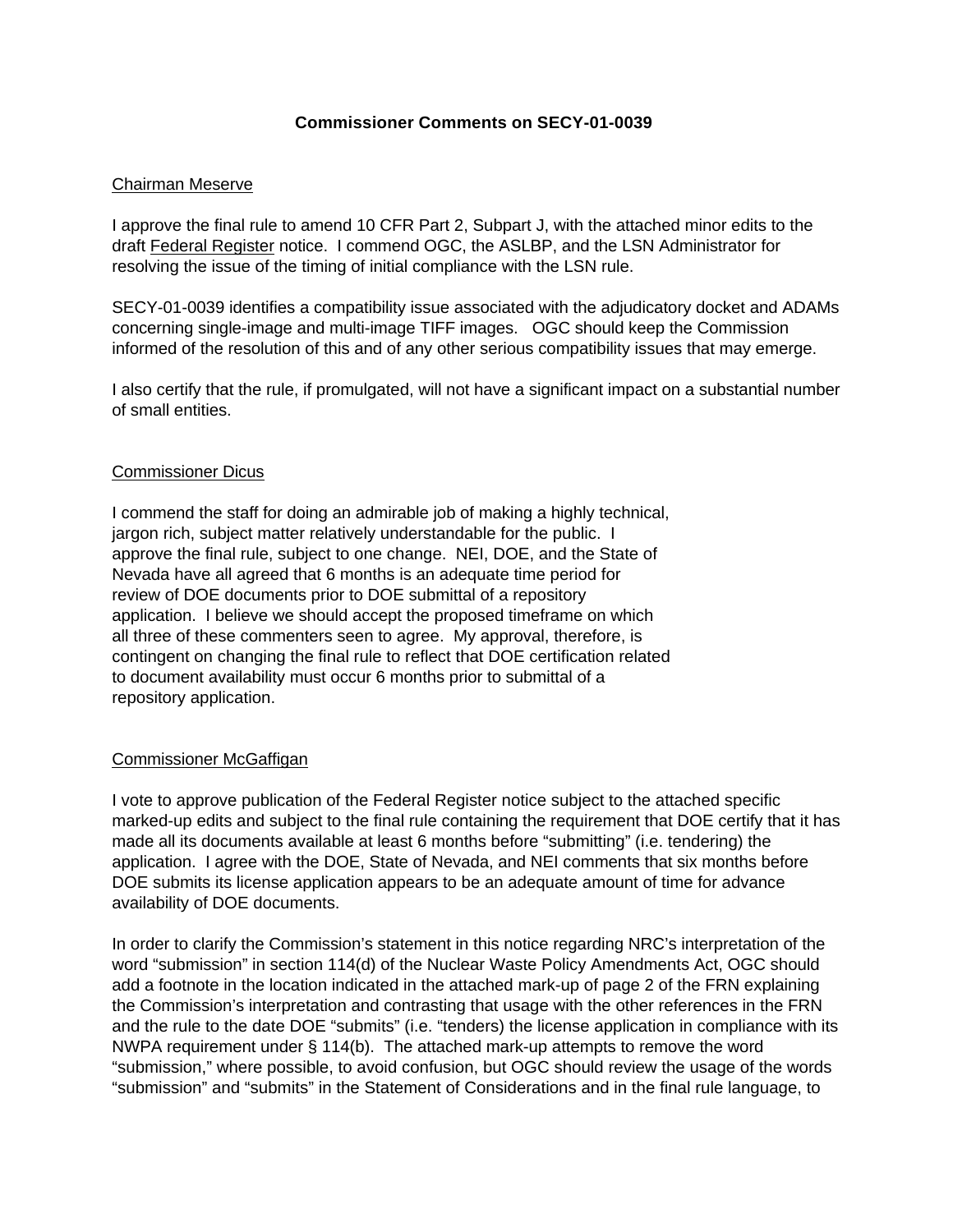be sure the terms are used consistently and explained appropriately, or to determine whether another term may be more appropriate to avoid confusion.

Some of the attached edits have attempted to clarify, but OGC should review and confirm, that the "compliance" element in this rule, §2.1012, should state that the Director of NMSS may determine that the application is not acceptable for docketing review (preliminary acceptance review) until 6 months have passed since the DOE certification of availability of DOE documents. (The draft provision referred to acceptability for docketing. However, the decision about docketing the application will not be made at the time the DOE application is received, but instead, that decision would be made after the staff's acceptance review has been completed: after an additional estimated 60-90 days.) The addition of this concept may require additional explanation in the Statements of Consideration.

#### Commissioner Merrifield

I approve the staff's recommendations for final amendments to the Commission's rules of Practice applicable to the use of the Licensing Support Network (LSN) subject to the following comments. First, I agree with the recommendations of the Department of Energy (DOE), the Nuclear Energy Institute (NEI) and the State of Nevada that the rule should be amended to link the requirement for DOE to make its documents publicly available to the timing of DOE's submission of its application to the NRC pursuant to the Nuclear Waste Policy Act (NWPA) § 114(b). Second, I agree with DOE's and NEI's recommendations and Nevada's suggested example that the rule require DOE's documents to be made available six months before DOE must submit its application pursuant to NWPA § 114(b). If there is a proceeding on Yucca Mountain, these entities will have significant stake in its outcome, and will represent a diverse group of stakeholder interests. In such a controversial matter it is not often that the would-be applicant, the industry, and a large public stakeholder agree on a matter. There is no compelling reason I am aware of to disagree with their recommendations.

Third, the Federal Register notice, including the mark up of the final rule, uses the description of "submission of the application" to refer to the timing of two different events. The first use of the phrase refers to the timing of DOE's submission of its application to the NRC pursuant to NWPA § 114(b). The second use of the phrase refers to the triggering date for the start of the adjudicatory proceeding pursuant to NWPA § 114(d). Obviously, this is very confusing. The Federal Register must be revised throughout to indicate whenever the timing of an activity is linked to "submission of the application," whether the submission is in accordance with NWPA § 114(b), or NWPA § 114(d). Otherwise, it will be very difficult for parties to the proceeding to understand the timing of certain activities. Similarly, the Federal Register notice should make it clear that the two dates may be different, and that the Commission's interpretation of "submission" for purposes of NWPA § 114(b) does not attempt to interpret, nor does it affect DOE's submission requirement pursuant to section 114(d).

Similarly, the Federal Register notice should make it clear that DOE is responsible for meeting both the 6-month LSN rule for making documents available prior to submitting its application pursuant to section 114(b), and its obligation to timely submit its application pursuant to the deadlines set in that section. DOE's comments on the final rule, regarding its preference for the timing of making its documents publicly available, implies that DOE agrees that LSN deadline is